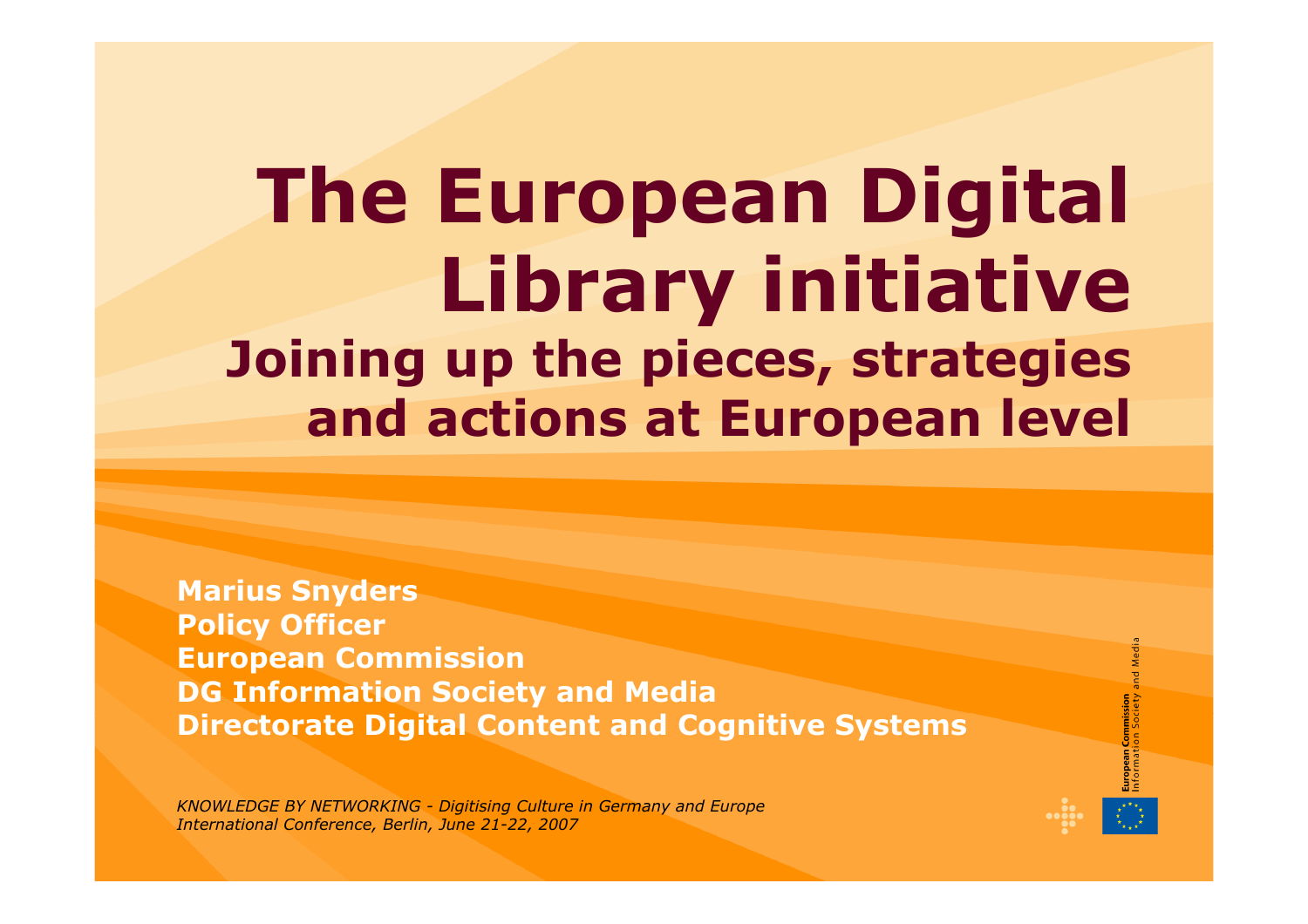### **i2010 and Digital Libraries**

- i2010: Commission strategy for the Information Society
- Pillars on common information space; investment in research and technological change; inclusion
- Flagship initiative on Digital Libraries: digitisation, accessiblity and preservation of cultural and scientific information

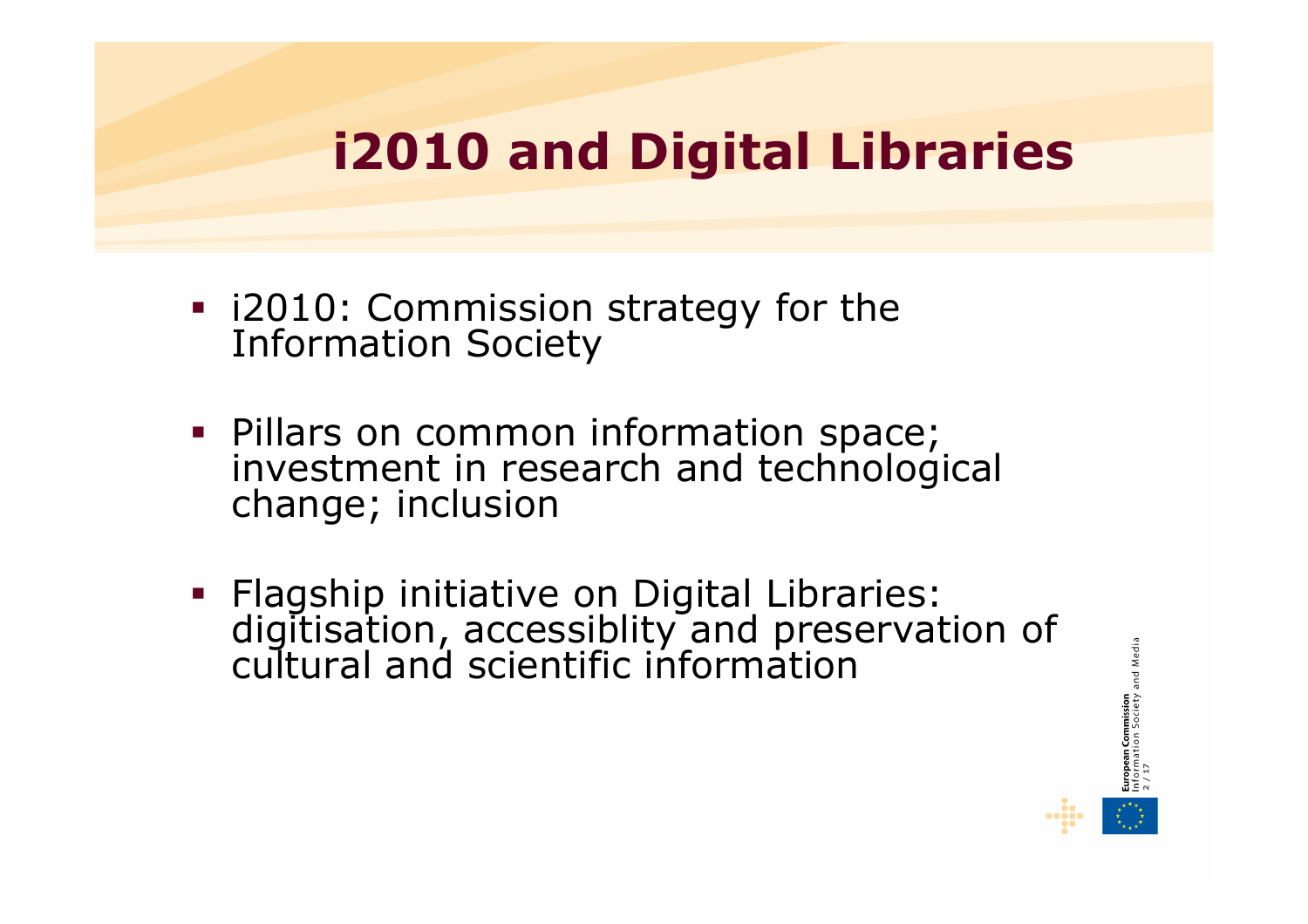## **Why a flagship initiative for Digital Libraries?**

- **Stimulate wider access and use**
- **Need for sustainable methods, systems,** infrastructures
- New users and demands ― creative and economic potential: new audiences, new services, new business opportunities

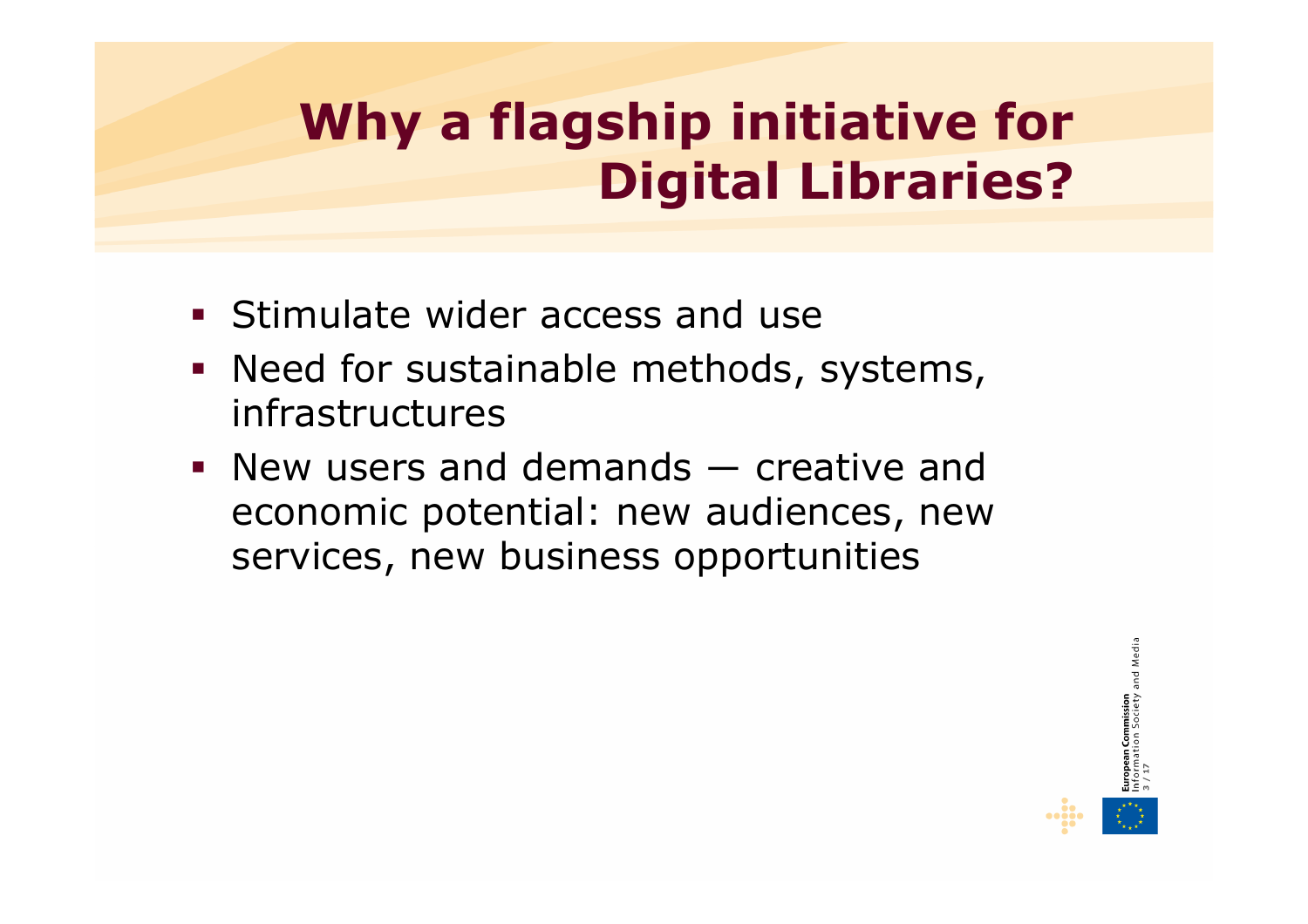## **Outline of presentation**

- **i** i2010 digital libraries
	- Context
	- Challenges and actions state of play
	- **European Digital Library**
	- Commission actions:
		- Coordination and dialogue
		- $\mathcal{L}_{\mathcal{A}}$ Co-funding programmes and projects

**European Commission**<br>Information Society and Media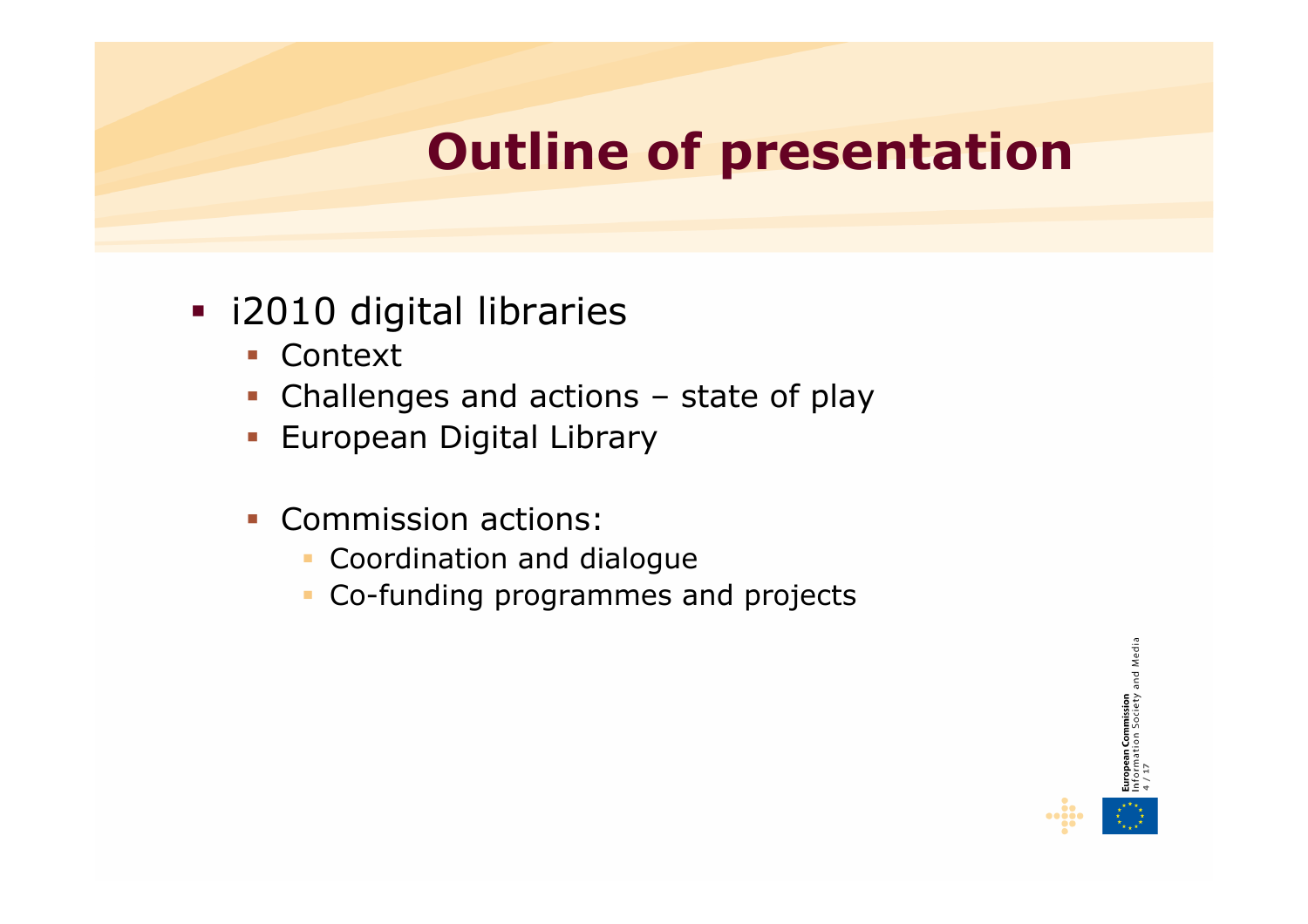

- Increased interest: political, media, general public
- Letter of 6 Heads of State and Government of April 2005
- **Commission Communication of September** 2005
- **Three levels of action:** political, strategic and operational ― applied to digitisation, access and preservation



**5 / 17**

and Media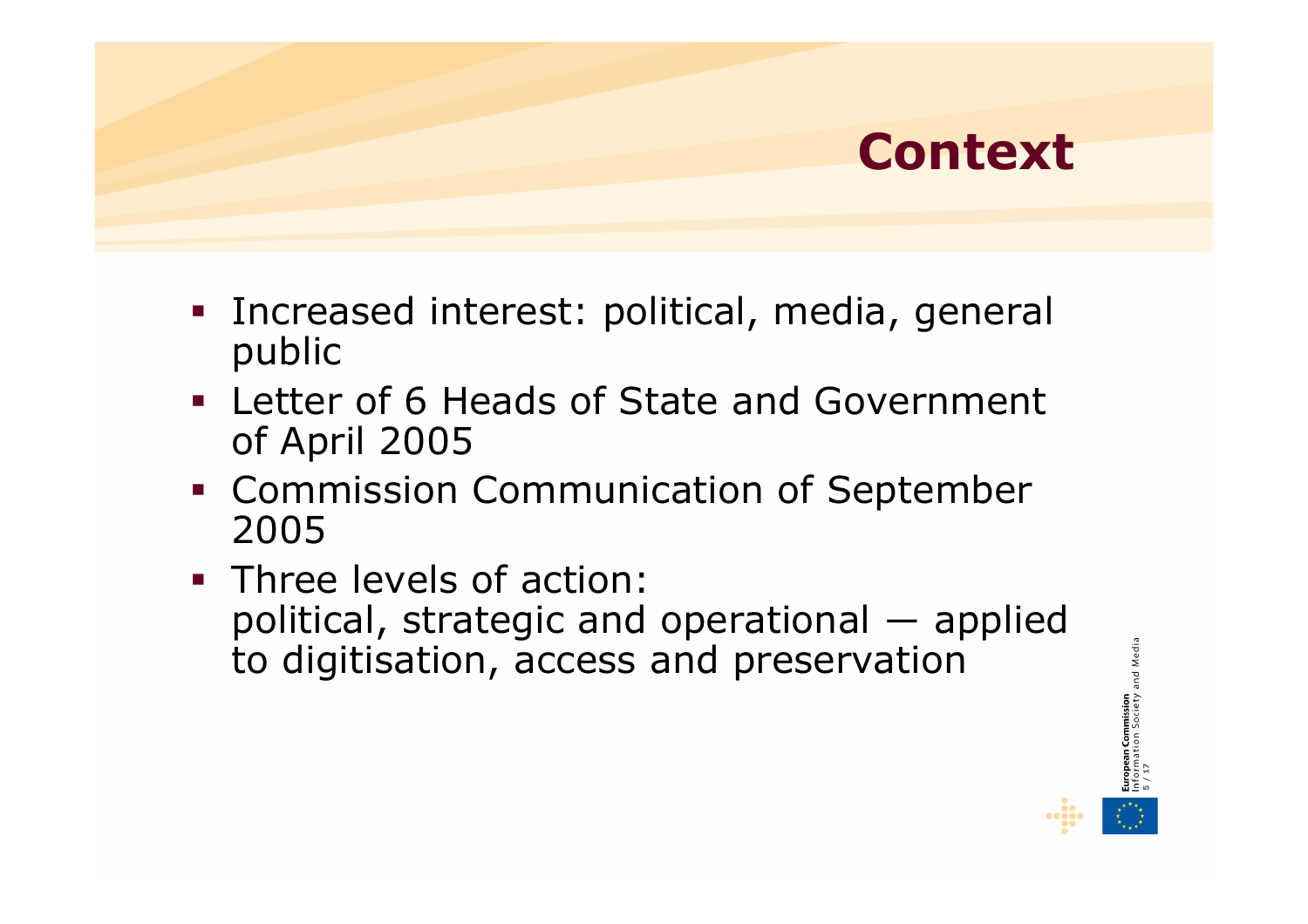# **State of play (1)**

- Challenges of legal, financial, technical nature
- Political level actions:
	- **EXECOMMISSION Recommendation to Member States** ― to tackle challenges
	- Council Conclusions
	- Together they make a clear framework for actions, coordinating roles and responsibilities, and timing

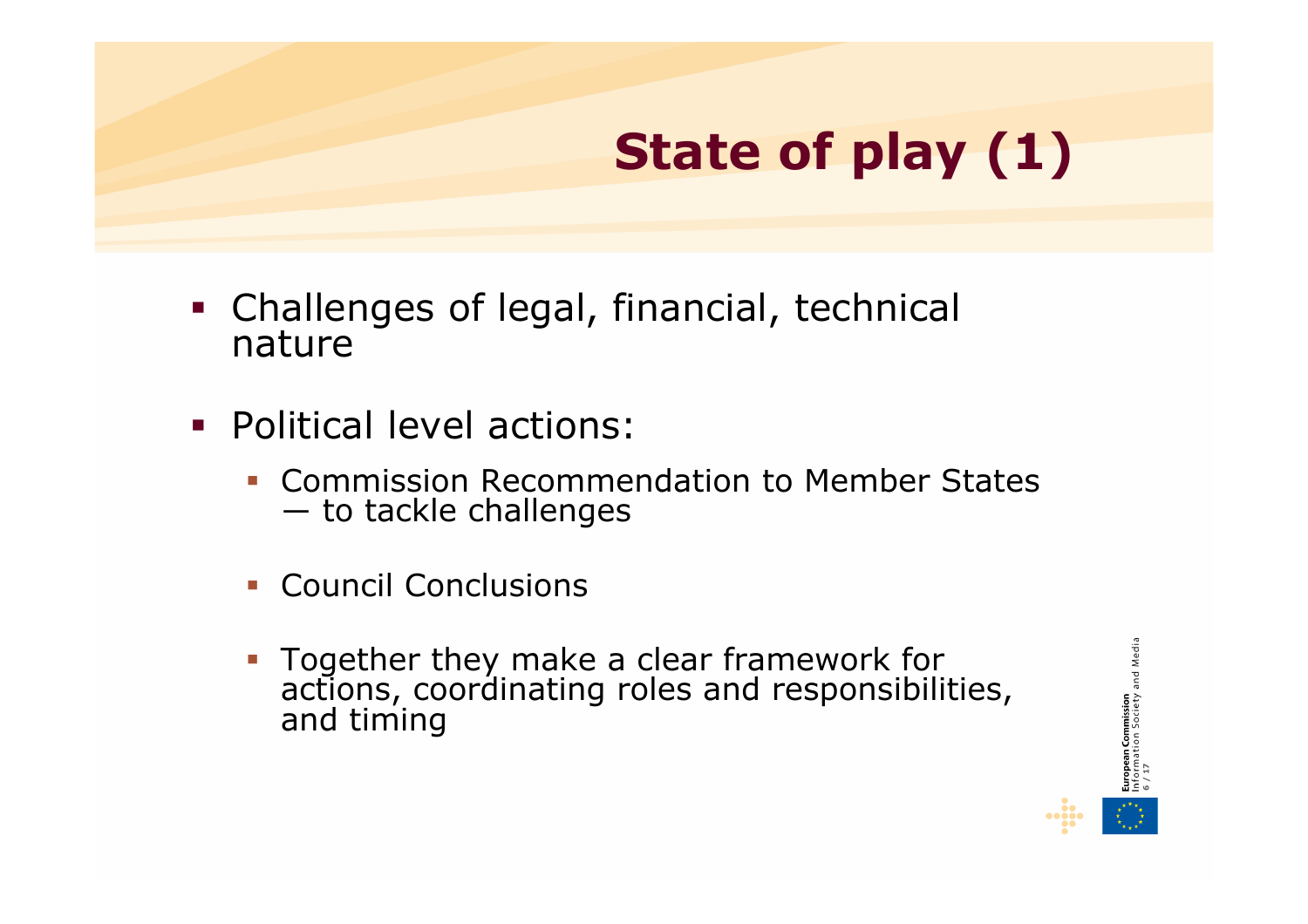## **State of play (2)**

- Council invites Member States:
	- To reinforce national strategies and targets for digitisation and digital preservation
	- To reinforce co-ordination within and between Member **States**
	- To contribute to the European digital library
	- To contribute to an effective overview of progress at<br>European level
	- г To improve framework conditions for digitisation and online accessibility of cultural material and digital preservation
- $\mathcal{L}(\mathcal{L})$ Council invites Commission to coordinate and support on various fronts

**European Commission**<br>Information Society and Media **7 / 17**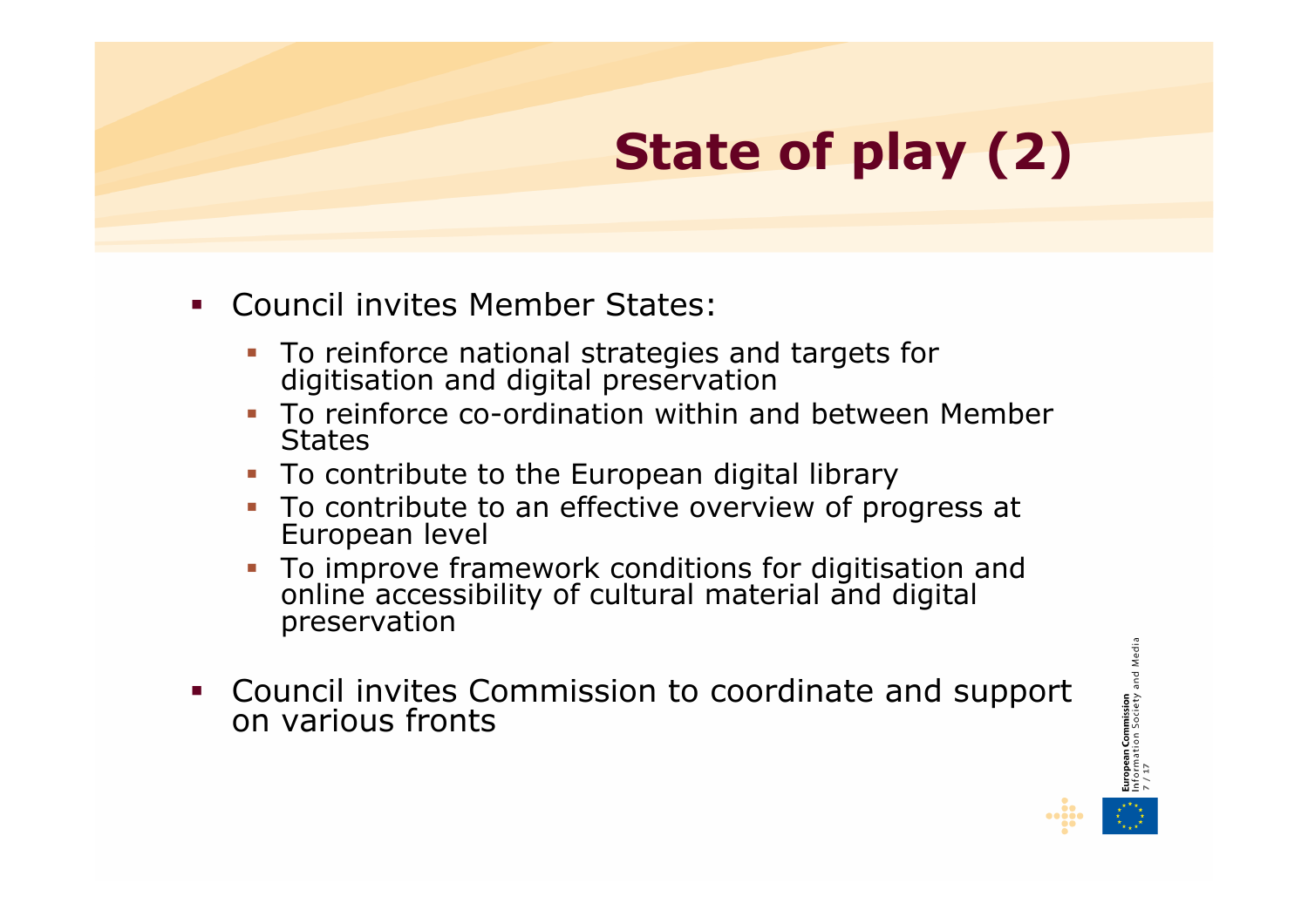## **State of play (3)**

- Commission to:
	- **Coordinate and bring together<br>stakeholders**
	- To support technical and coordination work through funding programmes
	- Prepare grounds for solutions to IPR related problems
	- Set up a Member States group for implementation of Recommendation

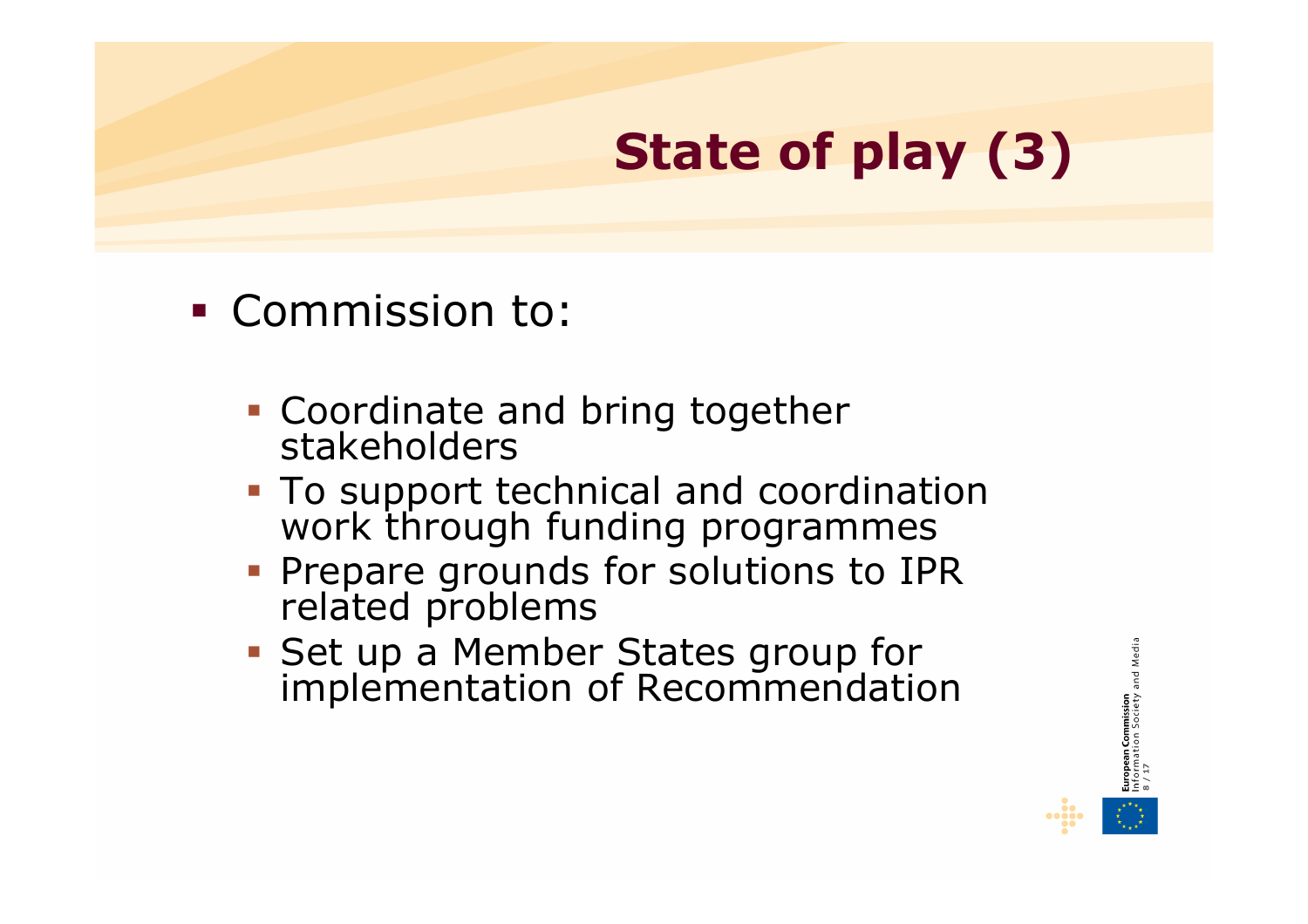#### **NUMERIC study will measure:**

- **digitisation costs and investments (including** funding source);
- volume and growth of digitised resources (also to be benchmarked against the volume of the original analogue collections);
- **Paragelevant digitisation output characteristics** (e.g. image or text, level and means of access).

**9 / 17**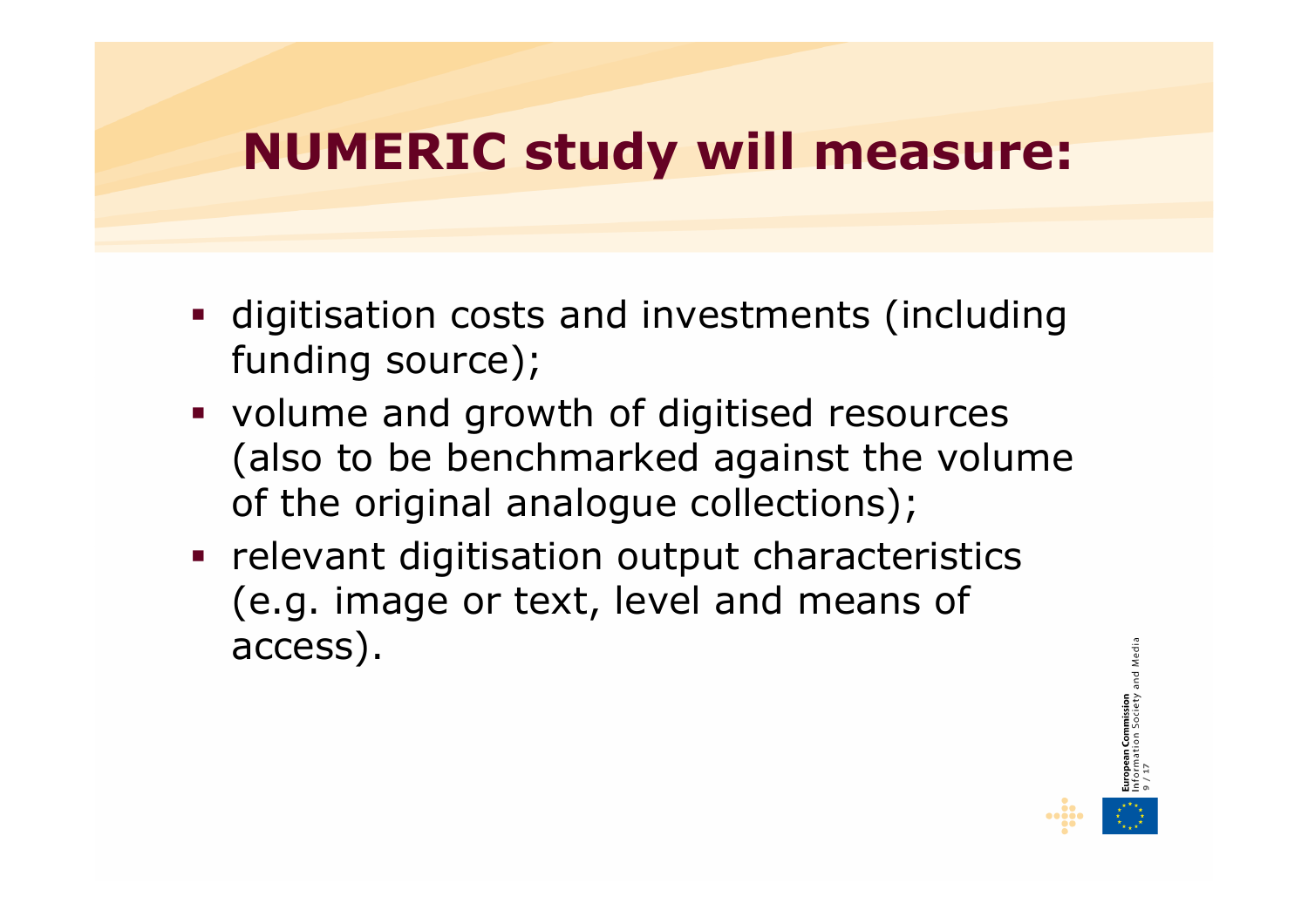#### **NUMERIC will enable us to**

- determine absolute and relative digitisation costs and investments at Member States and at the EU level;
- $\mathcal{L}(\mathcal{L})$  present a baseline statistical overview of digitisation volumes and characteristics in individual countries and at the EU level;
- determine the way to measure digitisation progress in Member States and at the EU level;
- analyse all findings in order to understand national differences and to enable positive benchmarking in European and international context.
- **See for more info: http://www.numeric.ws**

**10 / 17**

Media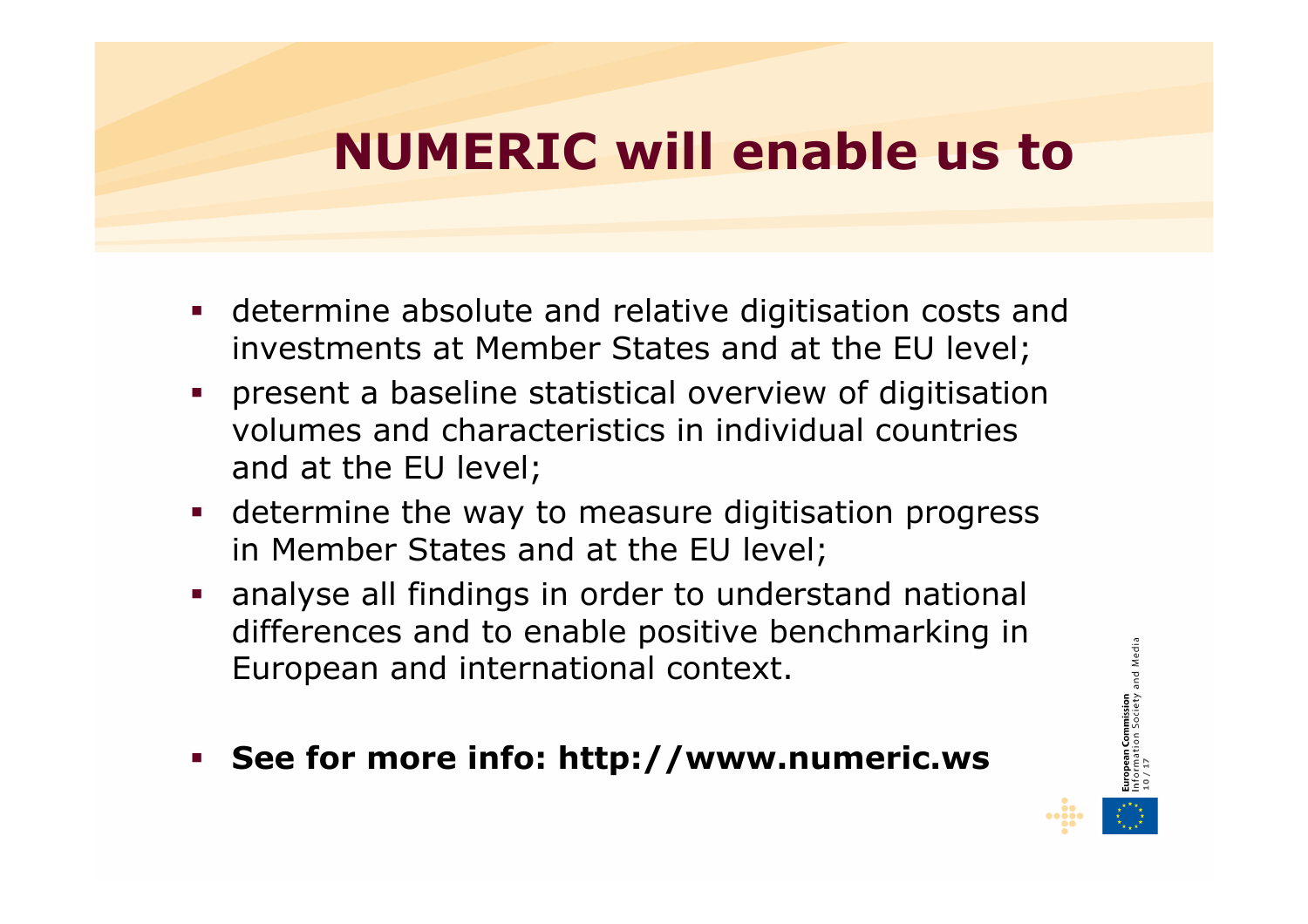### **European Digital Library**

- Working name not a library in the traditional sense of the word
- Address all types of items from all kinds of cultural institutions
- **Clear objectives:** 
	- 2008
	- content should be directly accessible and retrievable at item level
- EDLnet is at core

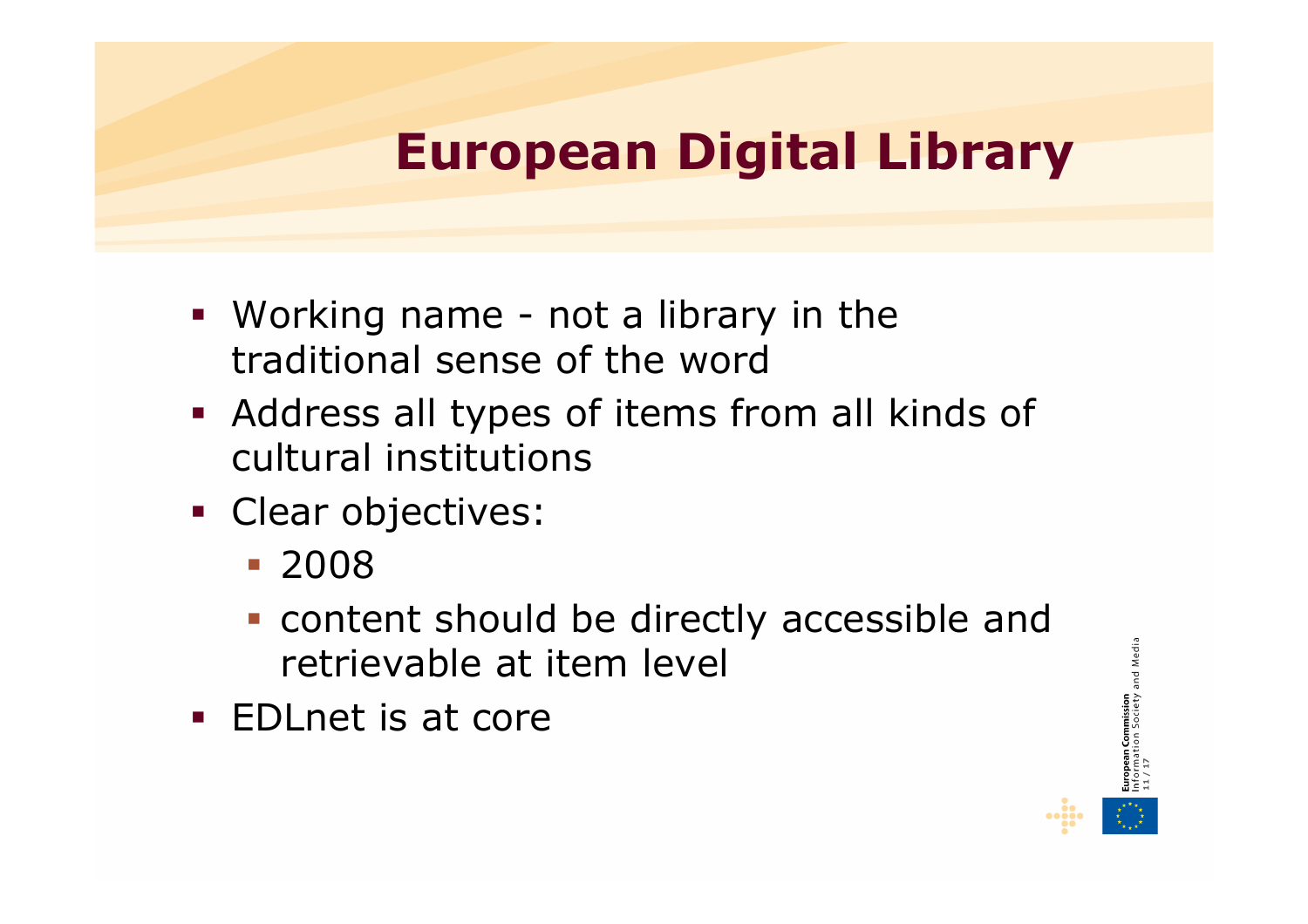## **Commission actions**

- Strategic level:
	- **-** High Level Group
	- Catalysing and bringing together stakeholders for coordinating the development of the European Digital Library – so far focus on interoperability
- **Technical level: eContentplus, research** programme

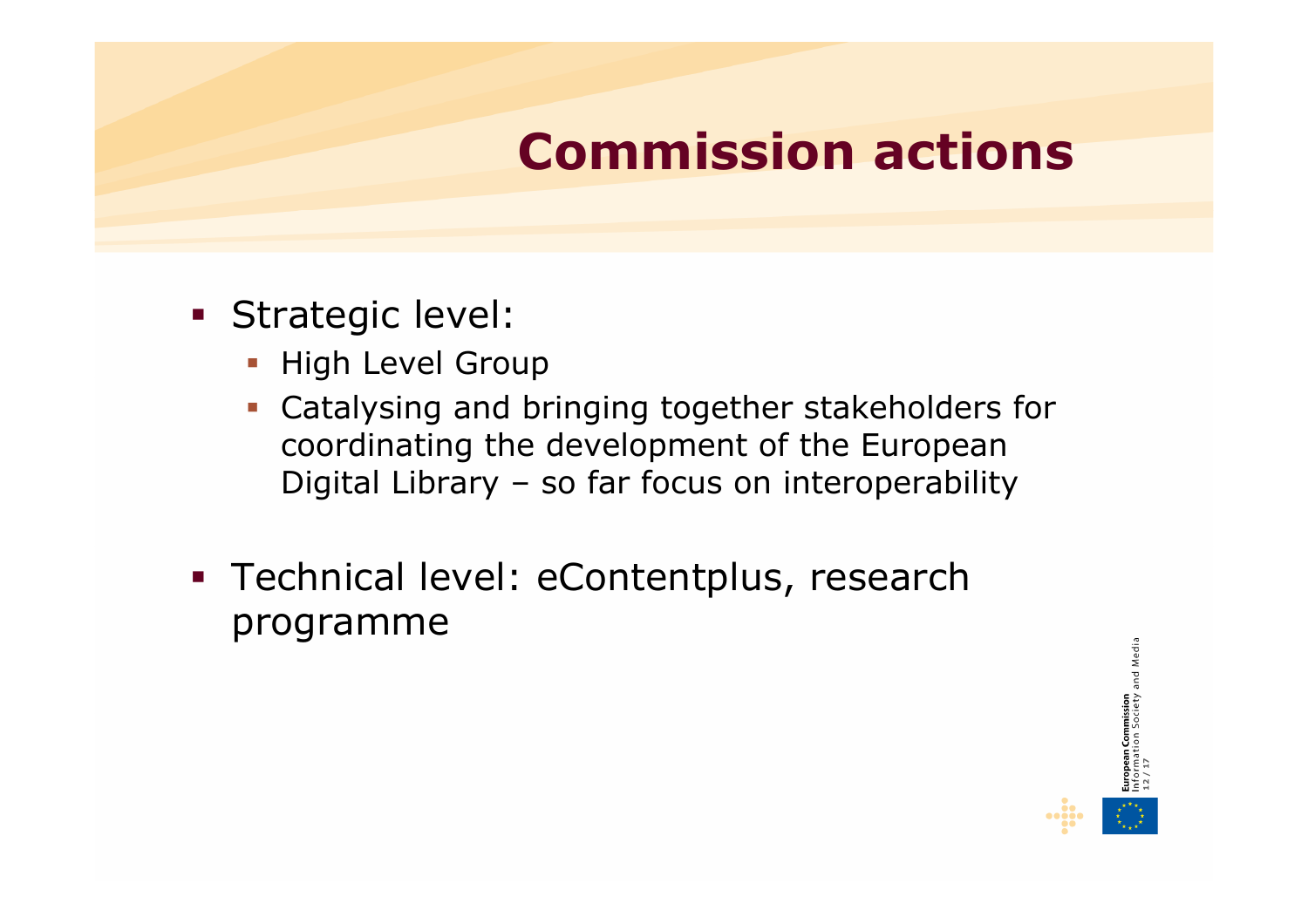#### **eContentPlus: targeted projects**  action 5.2 for digital libraries

*(one or more of the following):*

- Standards-based interoperability of cultural content held by **both commercial and non-profit** organisations
- **Access to copyrighted works** through the European Digital Library
	- **Process and business models**
- **Out of print and/or orphan works** -Databases, clearance mechanisms

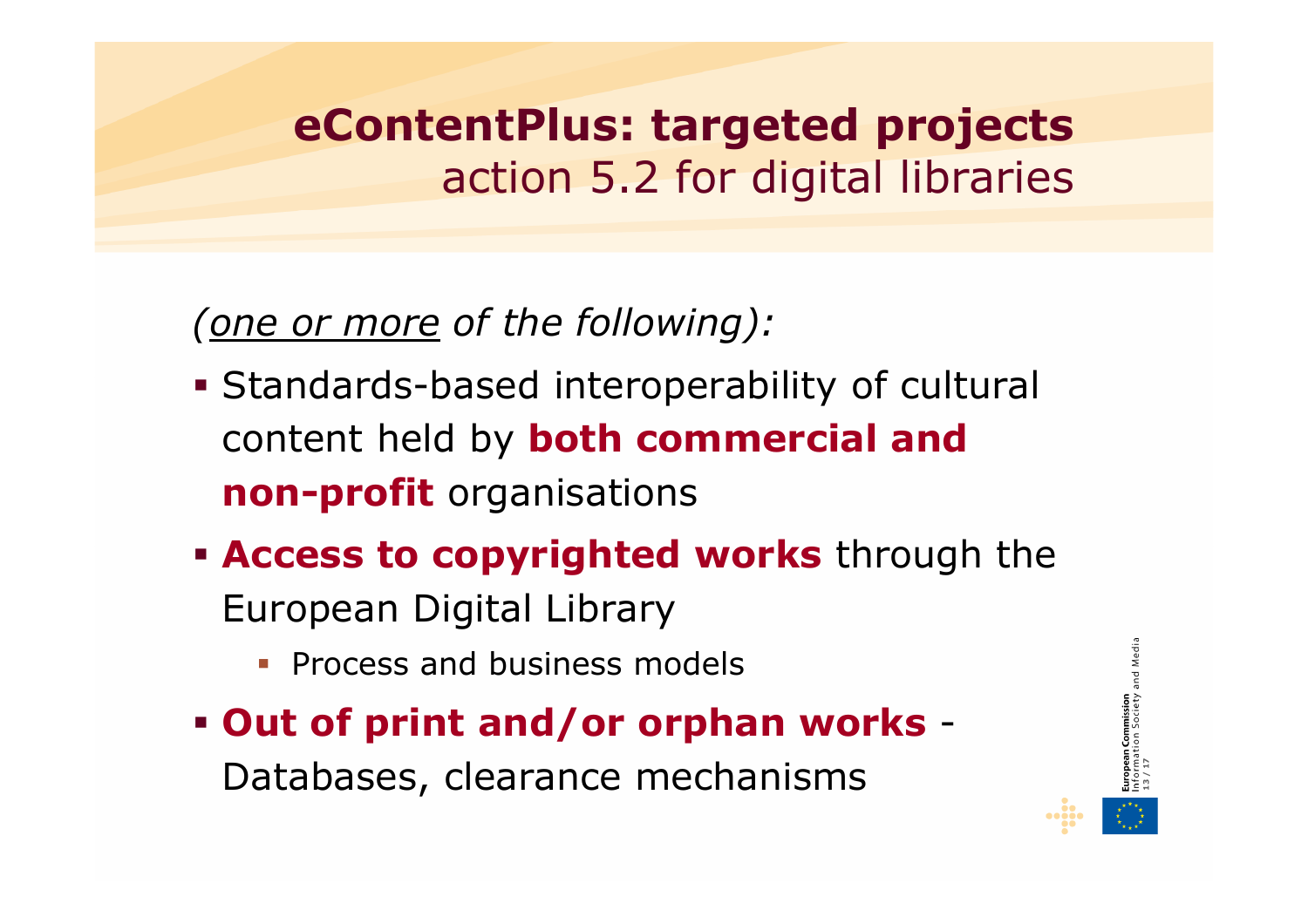**eContentPlus: best practice networks**  action 5.1 for digital libraries

- Create better interoperability!
	- **Museums**
	- **Archives**
- Content accessible at item level through the European Digital Library

Media **14 / 17**

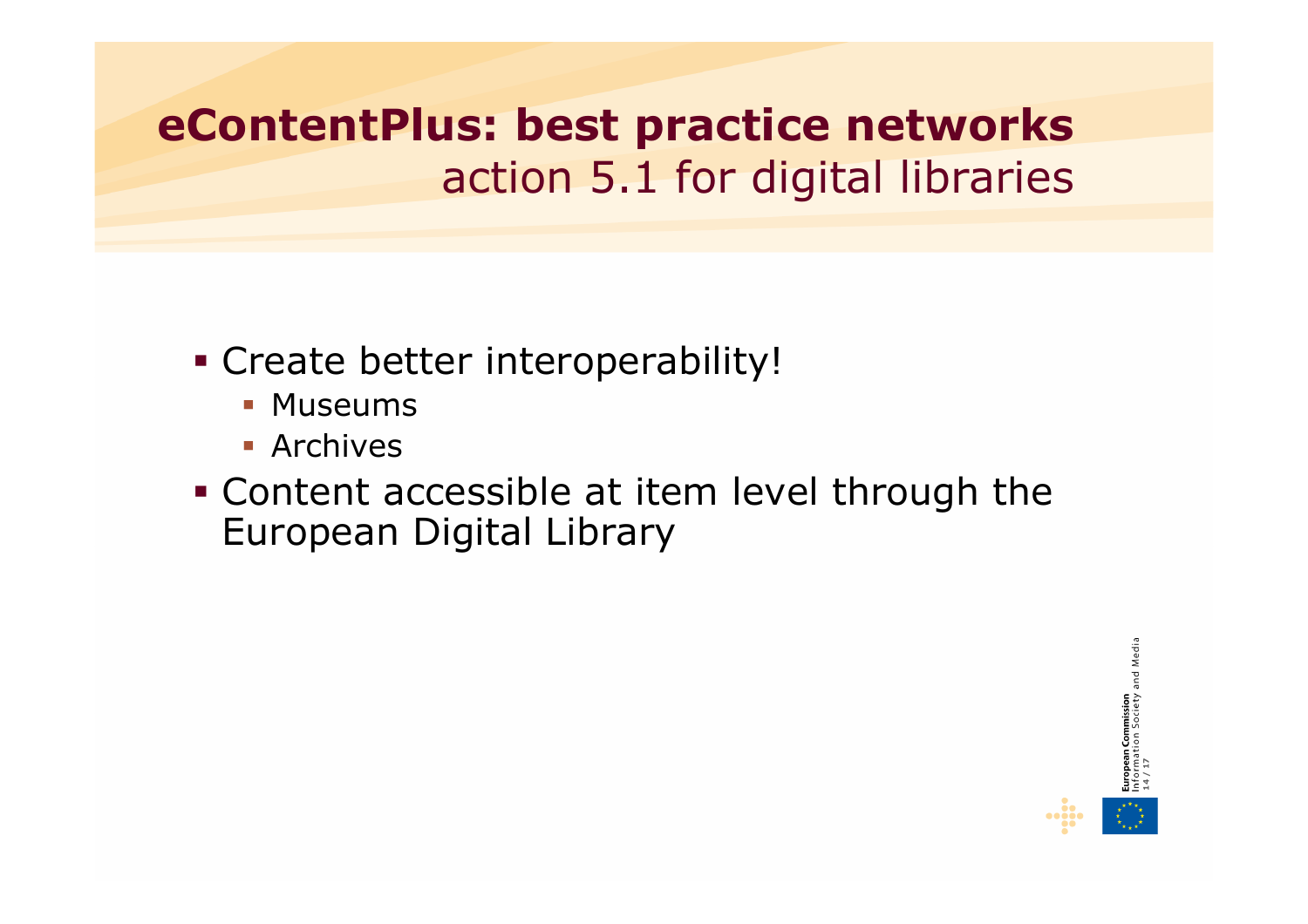#### **Important**

- No parallel actions
- **Proposals must contribute to the** advancement of the European Digital Library, i.e. demonstrate how work will integrate with EDLnet project.

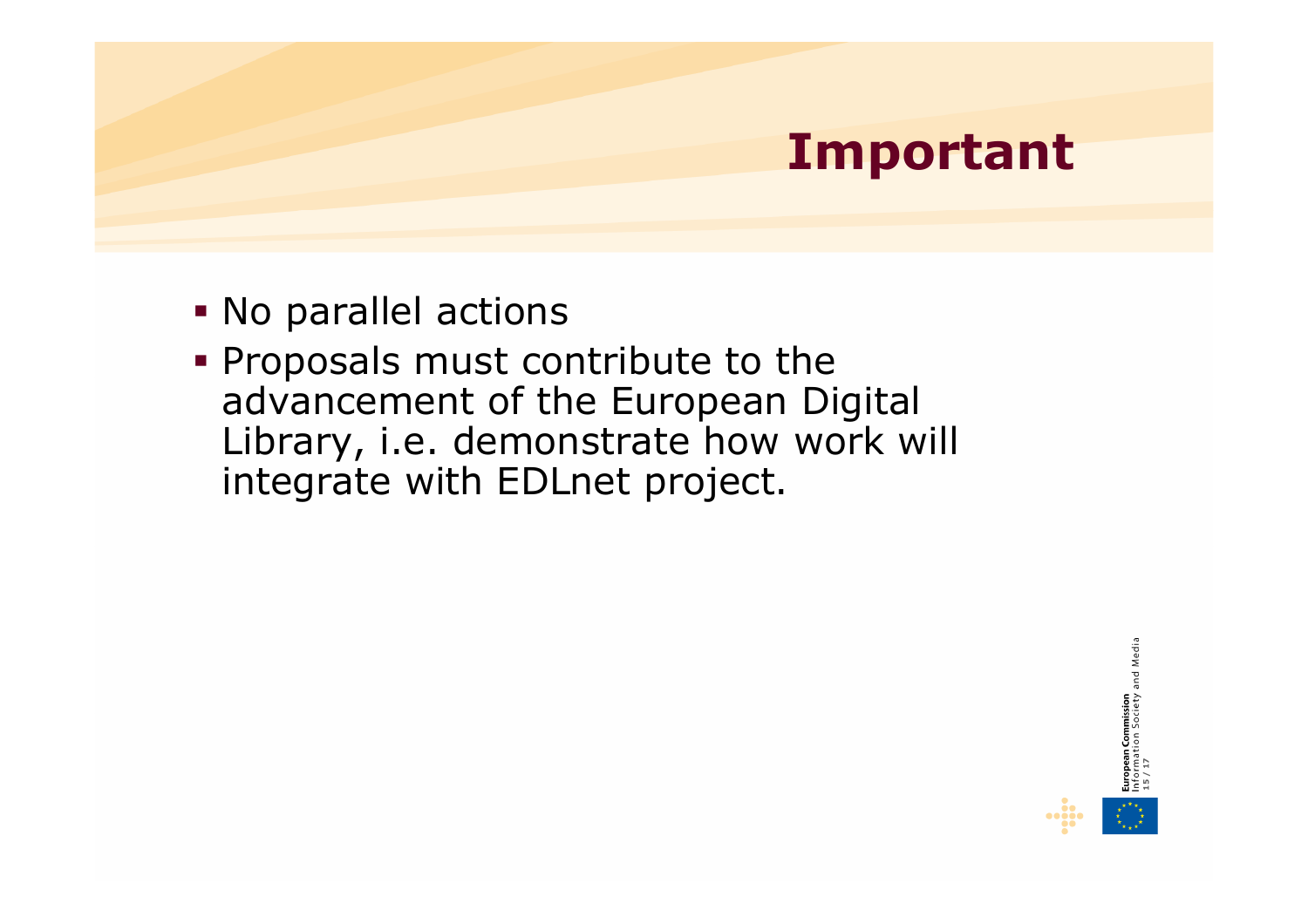#### **Timetable eContentPlus**

#### **June** Publication of call for proposals

#### **4 October Call closure**

**November** Evaluation

**December** Evaluation report approved by Authorising Officer

**January** Draft Implementation Plan approved by Authorising Officer

- **February** Committee Meeting
	- **March** Opening of negotiations
		- **May** Signature of grant agreement